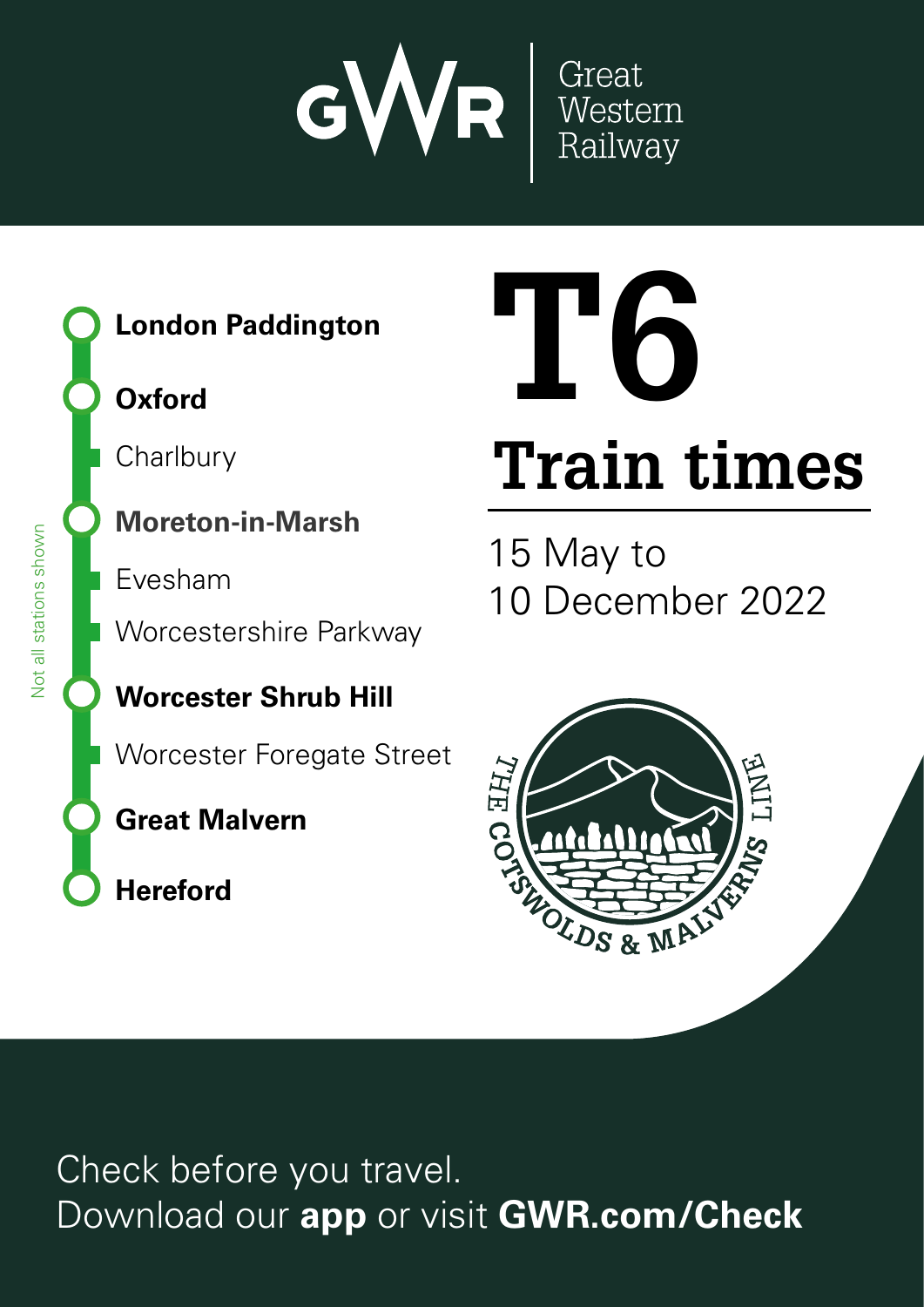#### This timetable shows trains between London Paddington, Oxford, Worcester and Hereford (The Cotswolds & Malverns line).<br>Always check at the community of the community of the community of the community of the content of the **All trains in this timetable are operated by Great Western Railway.** can be stored in the dedicated luggage areas. Surfboards

#### **Changes to published times**

Improvement works may affect services, especially at<br>weekends. Services may also be different on public<br>holidays. Always check your journey before you leave at **GWR.com/check** 

#### **Replacement buses**

Animals†, non-folding bikes, and large items of luggage<br>can't be carried on our buses. \*Assistance dogs can be carried.

# **Penalty Fares V**

If you don't have a valid ticket you may have to pay a Penalty Fare. **03457 000 125\***  train<br>fa

Find out more at **GWR.com/revenueprotection GWR.com/contact**

#### **National Rail**

Find out more about train times and fares. Call **03457 48 49 50**\* (24 hours, calls may be recorded) or go to **nationalrail.co.uk** It p. E. aniver. Alta international mobiles applicit charges application. The higher. ا **Company**<br>de **Download**<br>Download our app to purchase time<br>Download our and compute and and<br>ard<br>me<br>pu Don't miss out of the miss of the miss of the miss of the miss of the miss of the miss of the miss of the miss of the miss of the miss of the miss of the miss of the miss of the miss of the miss of the miss of the miss of

or go to **nationalrail.co.uk**<br>You can also find the National Rail Conditions of Travel here.

#### **PlusBus** ¬

An add-on ticket which gives you discounted bus travel to and from many of our stations. Find out more at **plusbus.info** re<br>o<br>blu in your App store<br>
and the App store<br>
and the App store  $\overline{a}$ hal<br>!s<br><del>F</del>ir

#### **The Cotswold Line Promotion Group**

This group is a voluntary organisation that actively promotes and supports rail and bus feeder services along the Oxford to Worcester line and through to Hereford. The group welcomes new members and the help and support of the local community. Find out more at **clpg.org.uk**

#### This independent group's aims are to promote the **Passenger Assist**

You can arrange help, check station accessibility,  $\overline{\phantom{a}}$  $\frac{1}{2}$  buy a ticket and reserve a seat by calling us on  $\overline{C}a$ national destinations. Find out more at **rbfh.org.uk** Freephone **0800 197 1329** or by text relay **18001 0800 197 1329** (open 0600 to 2300, 7 days a week, except Christmas Day).

You may book assistance by completing the online booking form available on our website.

# **Station accessibility**

| <b>Category A:</b> This station has step-free access |  |
|------------------------------------------------------|--|
| of accessibility:                                    |  |
| All of our stations are classified for their level   |  |

| to all platforms                                                                                                                                                                     |
|--------------------------------------------------------------------------------------------------------------------------------------------------------------------------------------|
| <b>Category B:</b> This station has a degree of<br>step-free access to the platform,<br>which may be in both directions or<br>in one direction only. Check details<br>on our website |

**Category C:** This station does not have step-free access to any platform

Full details can be found at

**GWR.com/PassengerAssist**

#### **Operator**

GW Great Western Railway<br>NR Network Rail

**NOTES AND SYMBOLS**

NR Network Rail

Transport for Wales

WM West Midlands Railway

For full details of accessibility at any station, check **nationalrail.co.uk**

# **Bags and Luggage**

You can bring up to 3 pieces of luggage, with a maximum size of 30 x 70 x 90cm. Small and medium sized bags can be size or Su x 70 x sucrif. Small and medium sized bags can be<br>stored under your seats or in the overhead racks. Large items can be stored in the dedicated luggage areas. Surfboards can't be taken on our IET trains. Look for GWR trains shown with a  $\blacksquare$  symbol in our timetables.

#### **Bikes**

**Bikes**<br>You must reserve a bike space on many of our services. These are shown in our timetables. Space is limited, so we have a strict first-come, first-served policy. Book a space at<br>your nearest staffed station, through our Customer Support team, or when you buy your ticket online at **GWR.com**

# **Short platforms**

Some stations have short platforms. In some cases, you Some stations have short platforms. In some cases, you can only join or leave the train from certain carriages. Please **listen for announcements.** --<br><sub>Ca</sub><br>Fr

#### **Delay Repay**

You are entitled to compensation if your journey has been delayed for 15 minutes or more. Find out more at **GWR.com/DelayRepay** in de an<br> **an<br>
ay**<br>
itle<br>
15<br> *I*D ol<br>**D**<br>de **The Cotswold Line Promotion Group**

## **Great Western Railway Customer Panel**

## **Rail & Bus for Herefordshire**

# **Transport Focus**

The UK's independent watchdog for passengers and **Bikes** road users. Call **0300 123 2350**\* or find out more at **transportfocus.org.uk** 

# Seat reservations on GWR services

#### $\boxtimes$  (Shown on our Intercity Express Trains, and some long **distance regional trains)**

**Reservations are recommended on many of our trains.** When you try and buy a ticket, we will allocate you a seat if can one is available. We leave some space for those with walk-up tickets, or who may have been disrupted.

If you buy a ticket on the day of travel, we may allocate you a space instead of a specific seat. Sit in any unreserved seat in your class of travel, following any current social distancing rules as best you can. a in ru<br> **C**<br>
If you as:<br>pe:<br>e<br>nti You are entitled to competent to compete the second to compete the second to compete the second to compete the

#### **Our seat guarantee**

If you have a reservation on a GWR service and have to stand, you are entitled to compensation. Find out more at **GWR.com**  $h$ a<br>Te anc<br>**ancor** 

# **Large print timetables** are available for our partially sighted customers.

| Stariuaru Hetwork Griatges apply. Cails from Hilobiles Hay be Highel. |  |  |  |
|-----------------------------------------------------------------------|--|--|--|
|                                                                       |  |  |  |

| protection                                |                                                                                                                                                                                                                                                                                                                                                         |            |           |               |                                                                                                                             |                            | Our seat guarantee                                                                                                                                                                                                 |               |                |                 |             |  |  |  |
|-------------------------------------------|---------------------------------------------------------------------------------------------------------------------------------------------------------------------------------------------------------------------------------------------------------------------------------------------------------------------------------------------------------|------------|-----------|---------------|-----------------------------------------------------------------------------------------------------------------------------|----------------------------|--------------------------------------------------------------------------------------------------------------------------------------------------------------------------------------------------------------------|---------------|----------------|-----------------|-------------|--|--|--|
|                                           | Free Wi-Fi and plug sockets are available on most of<br>our trains.                                                                                                                                                                                                                                                                                     |            |           |               | If you have a reservation on a GWR service and have to stand,<br>you are entitled to compensation. Find out more at GWR.com |                            |                                                                                                                                                                                                                    |               |                |                 |             |  |  |  |
| rded)                                     | <b>Delay Repay</b><br>You are entitled to compensation if your journey has been<br>delayed for 15 minutes or more. Find out more at                                                                                                                                                                                                                     |            |           |               |                                                                                                                             |                            |                                                                                                                                                                                                                    |               |                |                 |             |  |  |  |
| avel here.                                | <b>GWR.com/DelayRepay</b>                                                                                                                                                                                                                                                                                                                               |            |           |               |                                                                                                                             |                            |                                                                                                                                                                                                                    |               |                |                 |             |  |  |  |
| ravel to and<br>us.info                   | <b>Great Western Railway Customer Panel</b><br>us feedback on how we are doing. Find out more at<br><b>GWR.com/Panel</b>                                                                                                                                                                                                                                |            |           |               | Our panel is set up for you to tell us your thoughts and give                                                               |                            | * Standard network charges apply. Calls from mobiles may be higher<br>All information correct at time of publication. Errors and omissions excepted.<br>Download the most up-to-date version at GWR.com/timetables |               |                |                 |             |  |  |  |
| promotes<br>ie Oxford<br>quc<br>rt of the | <b>Rail &amp; Bus for Herefordshire</b><br>This independent group's aims are to promote the<br>interests of passengers using rail and bus services within<br>Herefordshire and between Herefordshire and regional /<br>national destinations. Find out more at rbfh.org.uk<br>Large print timetables are available for our partially sighted customers. |            |           |               |                                                                                                                             |                            |                                                                                                                                                                                                                    |               |                |                 |             |  |  |  |
|                                           | Call 03457 000 125 $*$ or email GWR.Feedback@GWR.com                                                                                                                                                                                                                                                                                                    |            |           |               |                                                                                                                             |                            |                                                                                                                                                                                                                    |               |                |                 |             |  |  |  |
|                                           | * Standard network charges apply. Calls from mobiles may be higher.                                                                                                                                                                                                                                                                                     |            |           |               |                                                                                                                             |                            |                                                                                                                                                                                                                    |               |                |                 |             |  |  |  |
|                                           |                                                                                                                                                                                                                                                                                                                                                         |            |           | <b>Access</b> |                                                                                                                             | <b>Ticket office hours</b> |                                                                                                                                                                                                                    | <b>Ticket</b> |                |                 | <b>Bike</b> |  |  |  |
|                                           | <b>Station</b>                                                                                                                                                                                                                                                                                                                                          | <b>CRS</b> | Operator  | Category      | Weekdays                                                                                                                    | <b>Saturdays</b>           | <b>Sundays</b>                                                                                                                                                                                                     | machine       | <b>Toilets</b> | <b>Car Park</b> | Rack        |  |  |  |
| Ascott-under-Wychwood                     |                                                                                                                                                                                                                                                                                                                                                         | AUW        | GW        | B             | Unstaffed                                                                                                                   | Unstaffed                  | Unstaffed                                                                                                                                                                                                          |               |                |                 |             |  |  |  |
| Charlbury                                 |                                                                                                                                                                                                                                                                                                                                                         | <b>CBY</b> | GW        | А             | 0550-1220                                                                                                                   | 0645-1315                  | Closed                                                                                                                                                                                                             |               |                |                 |             |  |  |  |
| Colwall                                   |                                                                                                                                                                                                                                                                                                                                                         | <b>CWL</b> | <b>WM</b> | Α             | Unstaffed                                                                                                                   | Unstaffed                  | Unstaffed                                                                                                                                                                                                          |               |                |                 |             |  |  |  |
| Combe                                     |                                                                                                                                                                                                                                                                                                                                                         | <b>CME</b> | GW        | B             | Unstaffed                                                                                                                   | Unstaffed                  | Unstaffed                                                                                                                                                                                                          |               |                |                 |             |  |  |  |
| <b>Didcot Parkway</b>                     |                                                                                                                                                                                                                                                                                                                                                         | <b>DID</b> | GW        | А             | 0600-1940                                                                                                                   | 0630-1940                  | 0800-1940                                                                                                                                                                                                          |               | ⊜ ہ            |                 |             |  |  |  |
| Evesham                                   |                                                                                                                                                                                                                                                                                                                                                         | <b>EVE</b> | GW        | B             | 0645-1330                                                                                                                   | 0645-1400                  | Closed                                                                                                                                                                                                             | Ω             | $\bullet$      |                 |             |  |  |  |
| <b>Finstock</b>                           |                                                                                                                                                                                                                                                                                                                                                         | <b>FIN</b> | GW        | B             | Unstaffed                                                                                                                   | Unstaffed                  | Unstaffed                                                                                                                                                                                                          |               |                |                 |             |  |  |  |
| <b>Great Malvern</b>                      |                                                                                                                                                                                                                                                                                                                                                         | GMV        | <b>WM</b> | B             | 0600-1700                                                                                                                   | 0700-1400                  | Closed                                                                                                                                                                                                             |               | ی€             |                 |             |  |  |  |
| Hanborough                                |                                                                                                                                                                                                                                                                                                                                                         | <b>HND</b> | GW        | Α             | Unstaffed                                                                                                                   | Unstaffed                  | Unstaffed                                                                                                                                                                                                          |               |                |                 |             |  |  |  |
| Hereford                                  |                                                                                                                                                                                                                                                                                                                                                         | <b>HFD</b> | <b>TW</b> | B             | 0730-1730                                                                                                                   | 0730-1730                  | 0830-1730                                                                                                                                                                                                          | Ω             | $\bullet$      |                 |             |  |  |  |
| Honeybourne                               |                                                                                                                                                                                                                                                                                                                                                         | <b>HYB</b> | GW        | Α             | Unstaffed                                                                                                                   | Unstaffed                  | Unstaffed                                                                                                                                                                                                          |               |                |                 |             |  |  |  |
| Kingham                                   |                                                                                                                                                                                                                                                                                                                                                         | KGM        | GW        | B             | 0540-1210                                                                                                                   | 0640-1310                  | Closed                                                                                                                                                                                                             |               | $\bullet$      |                 |             |  |  |  |
| Ledbury                                   |                                                                                                                                                                                                                                                                                                                                                         | LED        | <b>WM</b> | B             | 0630-1200                                                                                                                   | 0700-1200                  | Closed                                                                                                                                                                                                             |               |                |                 |             |  |  |  |
| <b>London Paddington</b>                  |                                                                                                                                                                                                                                                                                                                                                         | PAD        | <b>NR</b> | А             | 24 hrs                                                                                                                      | 24 hrs                     | 24 hrs                                                                                                                                                                                                             | Ω             | ۸è             |                 |             |  |  |  |
| <b>Malvern Link</b>                       |                                                                                                                                                                                                                                                                                                                                                         | <b>MVN</b> | <b>WM</b> | C             | 0630-1300*<br>*1800 on Fri                                                                                                  | 0630-1800                  | Closed                                                                                                                                                                                                             |               |                |                 |             |  |  |  |
| Moreton-in-Marsh                          |                                                                                                                                                                                                                                                                                                                                                         | <b>MIM</b> | GW        | B             | 0630-1820                                                                                                                   | 0600-1300                  | Closed                                                                                                                                                                                                             |               | ●よ             |                 |             |  |  |  |
| Oxford                                    |                                                                                                                                                                                                                                                                                                                                                         | <b>OXF</b> | GW        | A             | 0545-2000                                                                                                                   | 0730-2000                  | 0715-2000                                                                                                                                                                                                          |               | $\bullet$      |                 |             |  |  |  |
| <b>Pershore</b>                           |                                                                                                                                                                                                                                                                                                                                                         | <b>PSH</b> | GW        | Α             | Unstaffed                                                                                                                   | Unstaffed                  | Unstaffed                                                                                                                                                                                                          | e             |                |                 |             |  |  |  |
| Reading                                   |                                                                                                                                                                                                                                                                                                                                                         | <b>RDG</b> | <b>NR</b> | A             | 0515-2245                                                                                                                   | 0530-2245                  | 0715 - 2245                                                                                                                                                                                                        | $\bullet$     | $\bullet$      |                 |             |  |  |  |
| Shipton                                   |                                                                                                                                                                                                                                                                                                                                                         | <b>SIP</b> | GW        | B             | Unstaffed                                                                                                                   | Unstaffed                  | Unstaffed                                                                                                                                                                                                          |               |                |                 |             |  |  |  |
| Slough                                    |                                                                                                                                                                                                                                                                                                                                                         | <b>SLO</b> | GW        | Α             | 0600-2130                                                                                                                   | 0630-2130                  | 0700-2130                                                                                                                                                                                                          |               | $\bullet$      |                 |             |  |  |  |
|                                           | <b>Worcester Foregate Street</b>                                                                                                                                                                                                                                                                                                                        | <b>WOF</b> | <b>WM</b> | A             | 0610-1900                                                                                                                   | 0610-1900                  | 0900-1645                                                                                                                                                                                                          |               | $\bullet$      |                 |             |  |  |  |
| <b>Worcester Shrub Hill</b>               |                                                                                                                                                                                                                                                                                                                                                         | <b>WOS</b> | <b>WM</b> | B             | 0600-1100*<br>*1900 on Fri                                                                                                  | 0700-1100                  | 0900-1400                                                                                                                                                                                                          |               | $\bullet$      |                 |             |  |  |  |
| <b>Worcestershire Parkwav</b>             |                                                                                                                                                                                                                                                                                                                                                         | <b>WOP</b> | GW        | A             | 0500-2000                                                                                                                   | 0700-2000                  | 0830-1630                                                                                                                                                                                                          |               | ●よ             |                 |             |  |  |  |

| <b>Bold</b> | Through service                                                                                |
|-------------|------------------------------------------------------------------------------------------------|
| Liaht       | Connecting service                                                                             |
| Green       | Runs on certain days only, or has differences at some stations. Please check notes for details |
| $\circledR$ | Minimum time, in minutes, you need to allow between connecting services (this is only          |
|             | shown at stations where this differs from the standard 5 minute allowance)                     |

#### Interchange with London Underground

Heritage railway connection. Operating days vary

- ¬ PlusBus available. For more details, visit **plusbus.info** ? SuperFast service. Train makes fewer stops than normal. Check before you board to ensure that it stops at your destination. Bike reservations are compulsory. First Class accommodation, seat reservations, Wi-Fi and power points are available
- s Bike reservations are compulsory. First Class accommodation, seat reservations, Wi-Fi and power points are available \$ Seat reservations recommended
- 
- A trolley service of drinks and snacks is available for all or part of the journey
- **a** Arrival time
- **ae** Passengers may arrive earlier by travelling on a later train **d** Departure time **Departure time**
- **p** Previous night
- Stops to pick up passengers only

**MX** Not Mondays

**c** Change at Oxford

**e** Change at Reading and Oxford<br> **f** Change at Worcester Foregate

**g** On Fridays arrives 3 minutes later<br> **b** Until 11 September arrives 1 minutes

**A** Also calls at Maidenhead 2313 and Twyford 2320<br>**R** Also calls at Appleford 1707 Culbarn 1710 and Ba **B** Also calls at Appleford 1707, Culham 1710 and Radley 1714<br> **C** Runs until 11 September<br> **D** Runs from 18 September

**h** Until 11 September arrives 1 minute earlier **j** From 18 September arrives 1 minute earlier

**f** Change at Worcester Foregate Street and Worcester Shrub Hill

- Runs until 11 September
- **D** Runs from 18 September<br>**E** Also calls at Maidenhead
- **E** Also calls at Maidenhead 0706<br> **F** Also calls at Radley 0834 and 0
- **F** Also calls at Radley 0834 and Culham 0838<br>**G** Also calls at Twyford 2309 and Maidenhead **G** Also calls at Twyford 2309 and Maidenhead 2316<br> **H** Also calls at Maidenhead 2306
- **H** Also calls at Maidenhead 2306<br>**VS** Runs via Swindon
	- Runs via Swindon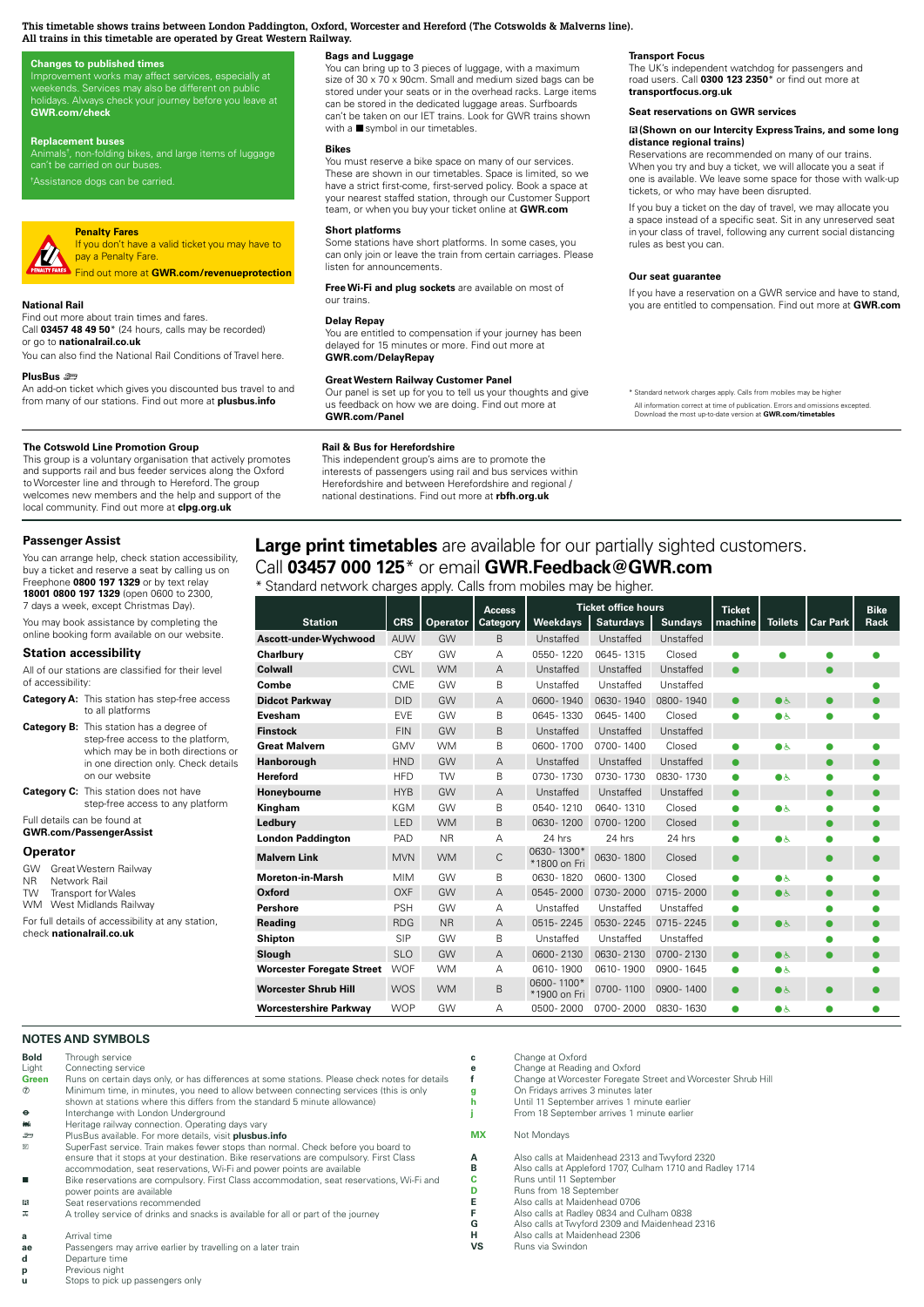# **LONDON PADDINGTON AND OXFORD TO WORCESTER AND HEREFORD (THE COTSWOLDS AND MALVERNS LINE)**

|                | <b>Notes</b>                  |                  | <b>MXA</b>        |         | <b>VS</b> |      |      |      |      |      |      |      |      |      |      |      |               | R     |      |      |       |       | <b>VS</b> |         |
|----------------|-------------------------------|------------------|-------------------|---------|-----------|------|------|------|------|------|------|------|------|------|------|------|---------------|-------|------|------|-------|-------|-----------|---------|
|                | <b>Facilities</b>             |                  | ∎в≂               |         | ∎в≂       | ■⊓ਸਲ | ■■■盂 | 口目志  | ■■■基 | ∎B   | 口日志  | ∎।੩ਨ | ∎B   | ∎⊓੩≖ | ■⊓ਕਲ | ▉R₩  | ▉R₩           |       | 卵白素  | ■日志  | 阿良志   | 阿日志   | ■日本       | ⊞ਸ਼ਨ    |
| <b>MONDAYS</b> | London Paddington e           | 15 d             | 2250 <sub>p</sub> |         | 0535      | 0550 | 0650 | 0750 | 0850 | 0950 | 1050 | 1150 | 1250 | 1350 | 1450 | 1520 | 1550          | 1620c | 1658 | 1734 | 1757  | 1858  | 1928      | 1950    |
|                | Slough $\equiv$               | $(3)$ d          | 2307 <sub>p</sub> |         | 0522      | 0604 | 0704 | 0804 | 0904 | 1005 | 1104 | 1204 | 1304 | 1404 | 1504 | 1534 | 1604u         | 1634c |      | 1715 | 1731e | 1831e |           | 2004    |
| ä              | Reading s                     | $(7)$ d          | 2328p             | $\cdot$ | 0600      | 0618 | 0718 | 0819 | 0918 | 1019 | 1119 | 1218 | 1318 | 1418 | 1518 | 1548 | 1619u         | 1648c | 1715 | 1800 | 1815  | 1915  |           | 2019    |
|                | Didcot Parkway som            |                  | 2318 <sub>p</sub> | $\cdot$ | 0614      | 0629 | 065' | 0807 | 0910 | 1006 | 1104 | 1204 | 1304 | 1404 | 1504 | 1536 | 1620          | 1703  |      | 1800 | ٠     | 1905  | 2004      | 2010    |
| <b>FRIDAYS</b> | Oxford $=$                    |                  | 2359 <sub>p</sub> | 0510    |           | 0653 | 0748 | 0844 | 0945 | 1045 | 1145 | 1245 | 1344 | 1445 | 1545 | 1615 | 1645          | 1722  | 1746 | 1824 | 1848  | 1945  | $\cdot$   | 2045    |
|                | Hanborough                    |                  | 001               |         |           | 0702 | 0758 | 0854 | 0955 | 1054 | 1158 | 1254 | 1354 | 1455 | 1555 | 1631 | 1654          | 1732  | 1759 | 1834 | 1859  | 1955  |           | 2055    |
|                | Combe                         |                  |                   |         |           |      |      |      |      |      |      |      |      |      |      |      |               | 1735  |      |      |       |       |           | $\cdot$ |
|                | <b>Finstock</b>               |                  |                   |         |           |      |      |      |      |      |      |      |      |      |      |      |               | 1740  |      |      |       |       |           |         |
|                | <b>Charlbury</b>              |                  | 0018              |         |           | 0709 | 0804 | 0900 | 1001 | 1101 | 1204 | 1301 | 1400 | 150  | 160' | 1638 | 1701          | 1744  | 1805 | 1840 | 1905  | 2002  | $\cdot$   | 2101    |
|                | Charlbury                     |                  | 0019              |         |           | 0710 | 0805 | 0901 | 1002 | 1102 | 1205 | 1302 | 1401 | 1502 | 1602 | 1639 | 1702          | 1745  | 1806 | 1841 | 1906  | 2003  |           | 2102    |
|                | Ascott-under-Wychwood         |                  |                   |         |           |      |      |      |      |      |      |      |      |      |      |      |               | 1750  |      |      |       |       |           | $\cdot$ |
|                | Shipton                       |                  |                   |         |           |      |      |      |      |      |      |      |      |      |      |      |               | 1754  |      |      | 1913  |       |           |         |
|                | Kingham                       |                  | 0028              |         |           | 0719 | 081  | 0910 | 1011 | 1111 | 1214 | 131  | 1410 | 151  | 161  | 1648 | $171^{\circ}$ | 1759  | 1816 | 1850 | 1918  | 2012  |           | 2111    |
|                | <b>Moreton-in-Marsh</b>       |                  | 0035              | 0535    |           | 0726 | 082' | 0917 | 1018 | 1118 | 122' | 1318 | 1417 | 1518 | 1618 | 1655 | 1718          | 1811  | 1823 | 1857 | 1925  | 2019  |           | 2118    |
|                | <b>Moreton-in-Marsh</b>       |                  | 0036              | 0535    |           | 0727 | 0822 | 0918 | 1019 | 1119 | 1222 | 1319 | 1418 | 1519 | 1619 | 1656 | 1719          |       | 1824 | 1858 | 1926  | 2020  | $\cdot$   | 2119    |
|                | Honevbourne                   |                  | 0047              | 0546    |           | 0738 | 0834 | 0929 | 1031 |      | 1233 |      | 1429 | 1530 | 1631 | 1707 | 1730          |       | 1836 |      | 1937  | 2031  |           | 2131    |
|                | <b>Evesham</b>                |                  | 0054              | 0553    |           | 0744 | 0840 | 0935 | 1037 | 1133 | 1239 | 1333 | 1435 | 1536 | 1637 | 1713 | 1736          |       | 1842 | 1912 | 1943  | 2037  |           | 2137    |
|                | <b>Evesham</b>                |                  | 0055              | 0553    |           | 0756 | 084  | 0936 | 1038 | 1134 | 1240 | 1334 | 1436 | 1537 | 1638 | 1714 | 1748          |       | 1843 | 1913 | 1944  | 2038  |           | 2138    |
|                | <b>Pershore</b>               |                  | 0101              | 0601    |           | 0803 | 0848 | 0943 | 1045 | 1140 | 1247 | 1340 | 1443 | 1544 | 1645 | 1721 | 1755          |       | 1850 |      | 1950  | 2045  | $\cdot$   | 2145    |
|                | Worcestershire Parkwav        |                  | 0106a             | 0607    |           | 0809 | 0854 | 0949 | 1051 | 1146 | 1253 | 1346 | 1449 | 1550 | 1651 | 1727 | 1801          |       | 1856 | 1923 | 1956  | 2051  |           | 2151    |
|                | Worcester Shrub Hill          | $(7)$ a          |                   | 0618    | 0758      | 0817 | 0904 | 0957 | 1059 | 1154 | 1301 | 1354 | 1457 | 1558 | 1705 | 1735 | 1810          |       | 1903 | 1931 | 2004  | 2059  | 2208ae    | 2159    |
|                | Worcester Shrub Hill          | $\circledcirc$ d |                   | 0625    | 0808      | 0818 | 0915 | 0958 | 1100 | 1156 |      | 1355 | 1458 | 1559 | 1710 | 1739 | 1811          |       | 1904 | 1932 | 2005  | 2106  |           | 2200    |
|                | Worcester Foregate Street and | $(7)$ a          |                   | 0627    | 0810      | 0820 | 0917 | 1000 | 1102 | 1158 |      | 1357 | 1500 | 1601 | 1712 | 1741 | 1813          |       | 1906 | 1934 | 2007  | 2108  |           | 2202    |
|                | <b>Malvern Link</b>           |                  |                   | 0639    | 0819      | 0830 | 0926 | 1010 | 1111 | 1210 |      | 1406 | 154' | 1610 | 1744 | 1815 | 1827          |       | 1921 | 1943 | 2027  | 2117  |           | 2211    |
|                | Great Malvern $\equiv$        |                  |                   | 0642    | 0822      | 0834 | 0929 | 1013 | 1114 | 1213 |      | 1409 | 1545 | 1613 | 1747 | 1818 | 1830          |       | 1924 | 1947 | 203'  | 2120  |           | 2214    |
|                | Colwall                       | a                |                   | 0649    |           | 0909 | 0950 | 1050 | 1151 | 1219 |      | 1415 | 1550 | 1650 | 1753 | 1824 | 1919          |       |      | 1953 | 2036  | 2129  |           | 2233    |
|                | Ledburv                       |                  |                   | 0655    |           | 0916 | 0957 | 1057 | 1158 | 1226 |      | 1423 | 1557 | 1658 | 1800 | 1831 | 1926          |       |      | 2001 | 2044  | 2138  |           | 2241    |
|                | Hereford =                    | $(D)$ a          |                   | 0714    |           | 0932 | 1014 | 1116 | 1215 | 1244 |      | 1441 | 1614 | 1715 | 1817 | 1846 | 1942          |       |      | 2026 | 210   | 2204  |           | 2258    |

| <b>Notes</b>                  |                   |                      |       | Α                    |
|-------------------------------|-------------------|----------------------|-------|----------------------|
| <b>Facilities</b>             |                   | ∎⊓ਸਨ                 | ∎⊓ਸ਼ਨ | ■日素                  |
| London Paddington e           | (15)<br>d         | 2050                 | 2150  | 2250                 |
| Slough $\equiv$               | ③<br>d            | 2104                 | 2204  | 2307                 |
| Reading s                     | $\circledD$<br>d  | 2118                 | 2218  | 2328                 |
| Didcot Parkway = ww           | d                 | 2106                 | 2205  | 2318                 |
| $TextOrd \rightarrow$         | $\mathsf{d}$      | 2143                 | 2245  | 2359                 |
| Hanborough                    | d                 | 2153                 | 2255  | 0011                 |
| Combe                         | d                 | $\ddot{\phantom{0}}$ | ٠     |                      |
| <b>Finstock</b>               | d                 |                      |       |                      |
| <b>Charlbury</b>              | a                 | 2159                 | 2301  | 0018                 |
| Charlburv                     | d                 | 2200                 | 2302  | 0019                 |
| Ascott-under-Wychwood         | d                 |                      |       | $\ddot{\phantom{0}}$ |
| Shipton                       | d                 | ï                    | 2309  |                      |
| Kingham                       | d                 | 2209                 | 2314  | 0028                 |
| <b>Moreton-in-Marsh</b>       | a                 | 2216                 | 2321  | 0035                 |
| <b>Moreton-in-Marsh</b>       | $\mathsf{d}$      | 2217                 | 2322  | 0036                 |
| Honeybourne                   | d                 | 2228                 | 2333  | 0047                 |
| Evesham                       | a                 | 2234                 | 2339  | 0054                 |
| Evesham                       | d                 | 2235                 | 2340  | 0055                 |
| Pershore                      | d                 | 2242                 | 2347  | 0101                 |
| <b>Worcestershire Parkway</b> | d                 | 2248                 | 2353  | 0106a                |
| Worcester Shrub Hill          | (7)<br>a          | 2256                 | 0002  | $\ddot{\phantom{0}}$ |
| Worcester Shrub Hill          | $^{\circ}$<br>d   | 2257                 |       |                      |
| Worcester Foregate Street =   | (7)<br>a          | 2259                 | ٠     | ٠                    |
| <b>Malvern Link</b>           | ă                 | 2308                 | ï     |                      |
| Great Malvern                 | a                 | 2311                 | ٠     | $\ddot{\phantom{0}}$ |
| Colwall                       | a                 |                      | ٠     |                      |
| Ledbury                       | a                 | $\ddot{\phantom{0}}$ |       |                      |
| Hereford =                    | $^\circledR$<br>a |                      |       |                      |

# **Travelling to Birmingham?**

Connecting services are available from Worcestershire Parkway, Worcester Shrub Hill and Worcester Foregate Street stations. The journey time is approximately one hour. Check the best option for the time you are travelling at **GWR.com**

## **Changes to our timetables**

The times shown in this timetable are a guide to our services. Train times may change late<br>at night or at weekends to allow maintenance work to be done. You should always confirm<br>your train times online, less than 24 hours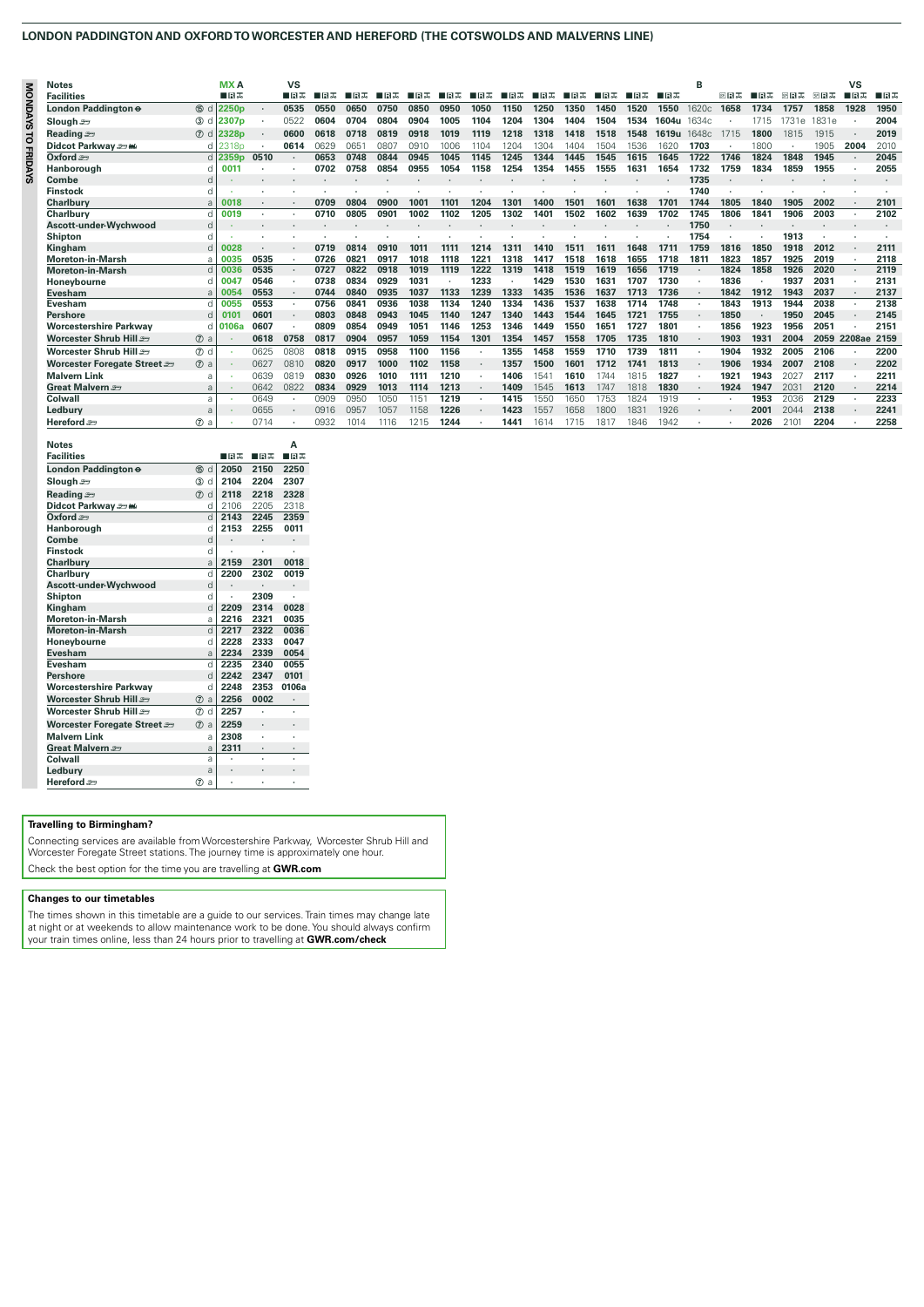# **LONDON PADDINGTON AND OXFORD TO WORCESTER AND HEREFORD (THE COTSWOLDS AND MALVERNS LINE)**

| <b>Notes</b><br>m             |                     | Α                 |      |      |      |      |      |      |      |      |      |      |       |      |      |      |      |      |
|-------------------------------|---------------------|-------------------|------|------|------|------|------|------|------|------|------|------|-------|------|------|------|------|------|
| <b>Facilities</b>             |                     | ∎⊓ਸਨ              | ∎⊓ੜ  | ⊞⊓ਸਨ | ■日本  | ⊞⊓ੜ  | 口日志  | ■日本  | ■日志  | ■日本  | 口日志  | ■日本  | ⊟ਸ਼ਿਲ | ■■□  | 口日志  | ■日本  | ■⊓ਕਲ | ■日本  |
| London Paddington e<br>⋾      | 15 d                | 2250 <sub>p</sub> | 0550 | 0650 | 0750 | 0850 | 0950 | 1050 | 1150 | 1250 | 1350 | 1450 | 1550  | 1650 | 1750 | 1850 | 1950 | 2150 |
| Slough $\equiv$               | (3)                 | 2307 <sub>p</sub> | 0605 | 0705 | 0805 | 0905 | 1005 | 1105 | 1205 | 1305 | 1405 | 1505 | 1605  | 1705 | 1805 | 1905 | 2005 | 2205 |
| ທີ<br>Reading                 | (7)<br>d            | 2328 <sub>p</sub> | 0619 | 0720 | 0820 | 0920 | 1019 | 1119 | 1219 | 1319 | 1419 | 1519 | 1619  | 1719 | 1819 | 1919 | 2019 | 2219 |
| Didcot Parkway som            |                     | 2318 <sub>p</sub> | 0634 | 0708 | 0807 | 0907 | 1007 | 1106 | 1206 | 1306 | 1406 | 1506 | 1606  | 1706 | 1807 | 1906 | 2006 | 2234 |
| Oxford $\equiv$               |                     | 2359 <sub>p</sub> | 0648 | 0745 | 0845 | 0945 | 1045 | 1145 | 1245 | 1345 | 1445 | 1545 | 1645  | 1745 | 1845 | 1945 | 2045 | 2250 |
| Hanborough                    |                     | 0011              | 0658 | 0754 | 0854 | 0954 | 1054 | 1158 | 1254 | 1354 | 1457 | 1554 | 1654  | 1754 | 1854 | 1954 | 2054 | 2259 |
| <b>Charlburv</b>              | a                   | 0018              | 0704 | 0801 | 0901 | 1001 | 1101 | 1204 | 1300 | 1401 | 1503 | 1601 | 1701  | 1801 | 1901 | 2001 | 2101 | 2306 |
| <b>Charlburv</b>              |                     | 0019              | 0705 | 0802 | 0902 | 1002 | 1102 | 1205 | 1301 | 1402 | 1504 | 1602 | 1702  | 1802 | 1902 | 2002 | 2102 | 2307 |
| <b>Shipton</b>                | d                   |                   |      |      |      |      |      |      |      | 1408 |      |      |       |      | 1908 |      | 2108 | 2313 |
| Kingham                       | d                   | 0028              | 0714 | 0811 | 0911 | 1011 | 1111 | 1214 | 1310 | 1413 | 1513 | 1611 | 1711  | 1811 | 1913 | 2011 | 2113 | 2318 |
| <b>Moreton-in-Marsh</b>       | a                   | 0035              | 0721 | 0818 | 0918 | 1018 | 1118 | 1221 | 1317 | 1420 | 1520 | 1618 | 1718  | 1818 | 1920 | 2018 | 2120 | 2325 |
| <b>Moreton-in-Marsh</b>       |                     | 0036              | 0722 | 0819 | 0919 | 1019 | 1119 | 1222 | 1318 | 1421 | 1521 | 1619 | 1719  | 1819 | 1921 | 2019 | 2121 | 2326 |
| Honeybourne                   |                     | 0047              | 0734 | 0830 | 0930 | 1030 | 1130 | 1234 | 1329 | 1433 | 1532 | 1630 | 1730  | 1830 | 1933 | 2030 | 2133 | 2338 |
| Evesham                       | a                   | 0054              | 0740 | 0836 | 0936 | 1036 | 1136 | 1240 | 1335 | 1439 | 1538 | 1636 | 1736  | 1836 | 1939 | 2036 | 2139 | 2344 |
| Evesham                       |                     | 0055              | 0741 | 0849 | 0938 | 1038 | 1137 | 1241 | 1336 | 1440 | 1539 | 1638 | 1738  | 1838 | 1940 | 2037 | 2140 | 2345 |
| Pershore                      |                     | 0101              | 0748 | 0856 | 0945 | 1045 | 1144 | 1248 | 1343 | 1447 | 1546 | 1645 | 1745  | 1845 | 1947 | 2044 | 2147 | 2352 |
| <b>Worcestershire Parkway</b> | d.                  | 0106a             | 0755 | 0903 | 0952 | 1052 | 1151 | 1255 | 1350 | 1454 | 1553 | 1652 | 1753  | 1852 | 1955 | 2051 | 2154 | 2359 |
| Worcester Shrub Hill          | $\circledcirc$<br>a |                   | 0802 | 0910 | 0959 | 1059 | 1158 | 1302 | 1357 | 1501 | 1600 | 1659 | 1802  | 1859 | 2005 | 2058 | 2201 | 0006 |
| Worcester Shrub Hill          | $\circledcirc$ d    | ٠                 | 0803 | 0911 | 1000 | 1110 | 1159 | 1310 | 1358 | 1509 | 1601 | 1700 | 1810  | 1900 | 2005 | 2059 | 2202 |      |
| Worcester Foregate Street =   | $\circledcirc$ a    |                   | 0805 | 0913 | 1002 | 1112 | 1201 | 1312 | 1400 | 1511 | 1603 | 1702 | 1812  | 1902 | 2008 | 2101 | 2204 |      |
| <b>Malvern Link</b>           | a                   |                   | 0814 | 0922 | 1012 | 1121 | 1210 | 1321 | 1409 | 1541 | 1612 | 1711 | 1825  | 1911 | 2029 | 2110 | 2221 |      |
| Great Malvern                 | ă                   | ٠                 | 0818 | 0925 | 1015 | 1124 | 1213 | 1324 | 1412 | 1544 | 1615 | 1714 | 1829  | 1914 | 2032 | 2113 | 2224 |      |
| Colwall                       | $\overline{a}$      | ٠                 | 0850 | 0950 | 105C | 1150 | 1219 | 1350 | 1418 | 1550 | 1650 | 1750 | 1853  | 1920 | 2053 | 2123 |      |      |
| Ledburv                       | a                   |                   | 0857 | 0957 | 1057 | 1157 | 1226 | 1357 | 1425 | 1557 | 1657 | 1757 | 1900  | 1928 | 2100 | 2131 |      |      |
| Hereford so                   | (7)<br>a            | ٠                 | 0914 | 1014 | 1114 | 1214 | 1244 | 1414 | 1443 | 1614 | 1714 | 1814 | 1916  | 1945 | 2117 | 2205 |      |      |

| <b>Notes</b><br>s             |                               | c    | D    |      |      |      |      |      |      |         |      |      |      |      |      |      |      |
|-------------------------------|-------------------------------|------|------|------|------|------|------|------|------|---------|------|------|------|------|------|------|------|
| <b>Facilities</b>             |                               | ∎⊓ਸਨ | ⊞⊓ਸਨ | ⊞ਸ਼ਨ | ∎в≖  | ∎в≖  | ⊞ਸ਼ਨ | ■日本  | ■日本  | ■日本     | ⊟⊓ਕਲ | ■日本  | ■日本  | ∎⊟ਨ  | 口目志  | - IR | ∎в≖  |
| U<br>London Paddington e      | 15 d                          | 0737 |      | 0837 | 0942 | 1046 | 1146 | 1246 | 1346 | 1446    | 1546 | 1646 | 1746 | 1846 | 1946 | 2046 | 2145 |
| Slough $\equiv$               | (3)<br>- Cl                   | 0800 | ×    | 0851 | 0958 | 1100 | 1200 | 1300 | 1400 | 1500    | 1600 | 1700 | 1800 | 1900 | 2000 | 2100 | 2159 |
| Reading set                   | $(7)$ d                       | 0819 | ٠    | 0909 | 1011 | 1114 | 1218 | 1314 | 1414 | 1514    | 1614 | 1714 | 1814 | 1914 | 2014 | 2115 | 2213 |
| Didcot Parkway sow            | d                             | 0838 | ×    | 0930 | 1030 | 1130 | 1232 | 1330 | 1430 | 1530    | 1630 | 1731 | 1830 | 1931 | 2030 | 2130 | 2228 |
| Oxford $=$                    | d                             | 0858 | 0858 | 0950 | 1041 | 1144 | 1247 | 1344 | 1444 | 1544    | 1645 | 1745 | 1844 | 1945 | 2046 | 2144 | 2242 |
| Hanborough                    | d                             | 0907 | 0907 | 1000 | 1052 | 1154 | 1257 | 1354 | 1454 | 1553    | 1655 | 1755 | 1854 | 1955 | 2056 | 2154 | 2252 |
| <b>Charlbury</b>              | a                             | 0914 | 0914 | 1006 | 1058 | 1200 | 1303 | 1401 | 1501 | 1559    | 1702 | 1801 | 1900 | 2002 | 2102 | 2200 | 2259 |
| <b>Charlbury</b>              | d                             | 0916 | 0917 | 1007 | 1059 | 1201 | 1304 | 1402 | 1502 | 1600    | 1703 | 1802 | 1901 | 2003 | 2103 | 2200 | 2259 |
| Shipton                       | d                             |      | ٠    |      |      |      |      |      |      |         |      |      |      |      |      |      |      |
| Kingham                       | d                             | 0925 | 0926 | 1016 | 1108 | 1210 | 1313 | 1411 | 1511 | 1609    | 1712 | 1811 | 1910 | 2012 | 2112 | 2209 | 2308 |
| <b>Moreton-in-Marsh</b>       | a                             | 0932 | 0933 | 1023 | 1116 | 1217 | 1320 | 1418 | 1518 | 1617    | 1719 | 1818 | 1917 | 2019 | 2119 | 2217 | 2316 |
| <b>Moreton-in-Marsh</b>       | H                             | 0933 | 0934 | 1024 | 1117 | 1218 | 1321 | 1419 | 1519 | 1618    | 1720 | 1819 | 1918 | 2020 | 2121 | 2217 | 2316 |
| Honeybourne                   | d                             | 0944 | 0945 | 1036 | 1130 | 1229 | 1333 | 1430 | 1530 | 1630    | 1731 | 1830 | 1930 | 2031 | 2132 | 2229 | 2327 |
| Evesham                       | a                             | 0950 | 0951 | 1042 | 1136 | 1235 | 1339 | 1436 | 1536 | 1634    | 1737 | 1836 | 1936 | 2037 | 2138 | 2236 | 2334 |
| Evesham                       | d                             | 0951 | 0952 | 1043 | 1137 | 1236 | 1340 | 1437 | 1537 | 1637    | 1739 | 1838 | 1937 | 2039 | 2141 | 2236 | 2334 |
| Pershore                      | d                             | 0958 | 0959 | 1050 | 1144 | 1243 | 1347 | 1443 | 1544 | 1643    | 1746 | 1844 | 1943 | 2046 | 2147 | 2243 | 2341 |
| <b>Worcestershire Parkway</b> | d                             | 1005 | 1006 | 1056 | 1150 | 1249 | 1353 | 1449 | 1550 | 1649    | 1752 | 1850 | 1949 | 2052 | 2153 | 2249 | 2347 |
| Worcester Shrub Hill.         | $^{\circ}$<br>$\mathbf{a}$    | 1013 | 1014 | 1103 | 1158 | 1256 | 1400 | 1457 | 1558 | 1657    | 1801 | 1858 | 1957 | 2103 | 2202 | 2258 | 2356 |
| Worcester Shrub Hill          | $\circledcirc$ d              | 1015 | 1015 | 1109 | 1158 | 1258 | 1414 | 1458 | 1559 | 1658    | 1802 | 1859 | 1958 | 2107 | 2203 |      |      |
| Worcester Foregate Street     | $(D)$ a                       | 1017 | 1017 | 1111 | 1201 | 1300 | 1417 | 1501 | 1601 | 1700    | 1804 | 1901 | 2000 | 2109 | 2205 | ٠    |      |
| <b>Malvern Link</b>           | a                             | 1026 | 1026 | 1120 | 1210 | 1309 | 1426 | 1512 | 1613 | 1710    | 1814 | 1910 | 2009 | 2118 | 2214 | ٠    |      |
| Great Malvern                 | a                             | 1029 | 1029 | 1123 | 1213 | 1312 | 1429 | 1515 | 1617 | 1713    | 1817 | 1913 | 2012 | 2121 | 2217 | ٠    |      |
| Colwall                       | a                             | 1106 | 1106 |      | 1233 |      | 1435 | 1612 | 1633 | $\cdot$ | 1834 | 2008 |      | 2130 |      |      |      |
| Ledburv                       | a                             | 1113 | 1113 |      | 1239 |      | 1442 | 1619 | 1641 | ٠       | 1842 | 2015 |      | 2138 |      |      |      |
| Hereford s                    | $\circledD$<br>$\overline{a}$ | 1129 | 1129 |      | 1300 |      | 1500 | 1635 | 1659 |         | 1859 | 2031 |      | 2155 |      |      |      |
|                               |                               |      |      |      |      |      |      |      |      |         |      |      |      |      |      |      |      |

# **Travelling to Birmingham?**

Connecting services are available from Worcestershire Parkway, Worcester Shrub Hill and Worcester Foregate Street stations. The journey time is approximately one hour. Check the best option for the time you are travelling at **GWR.com**

**Combe, Finstock** and **Ascott-under-Wychwood** stations are closed on Saturdays and Sundays

# **Changes to our timetables**

The times shown in this timetable are a guide to our services. Train times may change late at night or at weekends to allow maintenance work to be done. You should always confirm your train times online, less than 24 hours prior to travelling at **GWR.com/check**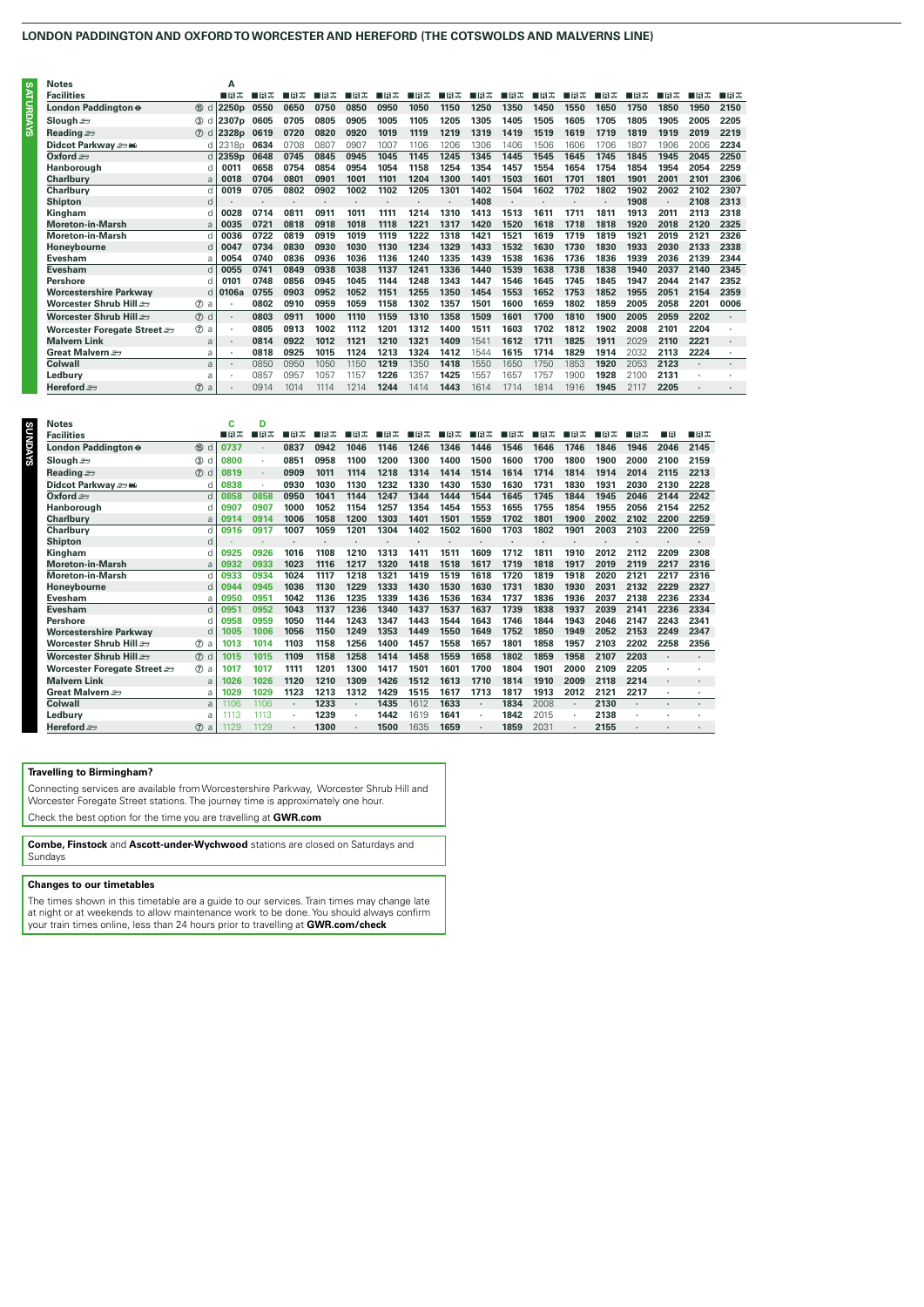# **HEREFORD AND WORCESTER TO OXFORD AND LONDON PADDINGTON (THE COTSWOLDS AND MALVERNS LINE)**

| $\leq$         | <b>Notes</b>                    |                  |      |         |      |      | Е    | VS     |      |      |      |      |      |      |             |      |      |      |      |      |      |      |         |      |
|----------------|---------------------------------|------------------|------|---------|------|------|------|--------|------|------|------|------|------|------|-------------|------|------|------|------|------|------|------|---------|------|
|                | <b>Facilities</b>               |                  | ∎в≖  | ∎B      | ■日本  | ∎в≖  |      | ∎⊓ਸਨ   | ∎в≖  | 口目黒  | ∎⊓в≖ | ⊞⊓ਸਲ | ∎⊓ੜ  | ਸਥਿਲ | 日志<br>ш     | ਸਥਿਲ | 旧志   | 日日志  | ∎в≂  | 口日志  | ⊟⊟≖  |      | ∎⊓ਸਨ    | ■日志  |
| OUSANGNO       | Hereford se                     | $(7)$ d          |      | 0449    | 0523 |      |      |        | 0643 |      | 0732 | 0837 | 0939 | 1039 | 1139f       | 1318 | 1341 | 1518 | 1539 |      | 1639 |      | 1739    | 1848 |
|                | Ledbury                         | n                |      | 0506    | 0540 |      |      |        | 0700 |      | 0750 | 0855 | 0958 | 1058 | <b>158f</b> | 1335 | 1400 | 1535 | 1558 |      | 1658 |      | 1759    | 1904 |
|                | Colwall                         |                  |      | 0514    | 0547 |      |      |        | 0708 |      | 0757 | 0901 | 1005 | 1105 | 1205f       | 1342 | 1405 | 1542 | 1605 |      | 1705 |      | 1806    | 1910 |
|                | Great Malvern                   | d                |      | 0519    | 0553 |      |      | 0646   | 0713 |      | 0856 | 0954 | 1059 | 1155 | 1242        | 1352 | 1410 | 1555 | 1631 | 1643 | 1710 |      | 1905    | 1945 |
|                | <b>Malvern Link</b>             |                  |      | 0522    | 0556 |      |      | 0649   | 0716 |      | 0859 | 0957 | 1102 | 1158 | 1245        | 1355 | 1413 | 1558 | 1634 | 1646 | 1713 |      | 1908    | 1948 |
| <b>FRIDAYS</b> | Worcester Foregate Street       | $(7)$ d          |      | 0532    | 0606 | ٠    | 0652 | 0658   | 0726 |      | 0909 | 1008 | 1112 | 1209 | 1254        | 1405 | 1516 | 1609 | 1644 | 1726 | 1758 |      | 1918    | 1958 |
|                | Worcester Shrub Hill            | $\circledcirc$ a |      | 0535    | 0609 |      | 0654 | 0700   | 0729 |      | 0912 | 1011 | 1115 | 1212 | 1256        | 1408 | 1519 | 1612 | 1647 | 1729 | 1800 |      | 1921    | 2001 |
|                | Worcester Shrub Hill <i>s</i> ∋ | $(7)$ d          | 0514 | 0537    | 0610 | 0643 | 0701 | 0724   | 0731 | 0813 | 0915 | 1016 | 1116 | 1217 | 1316        | 1414 | 1520 | 1613 | 1653 | 1730 | 1803 |      | 1924    | 2003 |
|                | <b>Worcestershire Parkway</b>   |                  | 0521 | 0543    | 0616 | 0649 |      |        | 0738 | 0819 | 0921 | 1022 | 1122 | 1223 | 1322        | 1420 | 1526 | 1619 | 1659 | 1736 | 1809 |      | $\cdot$ | 2009 |
|                | <b>Pershore</b>                 |                  | 0527 | ٠       | 0622 |      | 0711 |        | 0744 | 0825 | 0927 | 1028 | 1127 | 1229 | 1328        | 1426 |      | 1625 | 1705 | 1742 | 1815 |      | 1934    | 2015 |
|                | <b>Evesham</b>                  |                  | 0534 | 0552    | 0628 | 0658 | 0718 |        | 0750 | 0832 | 0934 | 1034 | 1134 | 1235 | 1334        | 1432 | 1535 | 1632 | 1711 | 1748 | 1822 |      | 1940    | 2022 |
|                | Evesham                         |                  | 0535 | 0553    | 0635 | 0700 | 0721 |        | 0751 | 0834 | 0935 | 1035 | 1136 | 1236 | 1336        | 1433 | 1536 | 1633 | 1714 | 1751 | 1824 |      | 1941    | 2024 |
|                | Honevbourne                     |                  | 0542 | $\cdot$ | 0642 |      | 0728 |        | 0758 | 0841 | 0942 | 1042 | 1143 | 1243 | 1343        | 1440 |      | 1640 | 1721 | 1758 | 1832 |      |         | 2032 |
|                | <b>Moreton-in-Marsh</b>         | F                | 0553 | 0608    | 0653 | 0714 | 0739 |        | 0809 | 0852 | 0952 | 1053 | 1153 | 1254 | 1353        | 1451 | 1551 | 1650 | 1732 | 1809 | 1842 |      | 1955    | 2042 |
|                | <b>Moreton-in-Marsh</b>         |                  | 0554 | 0609    | 0654 | 0715 | 0740 |        | 0810 | 0853 | 0953 | 1054 | 1154 | 1255 | 1354        | 1452 | 1552 | 1653 | 1748 | 1822 | 1847 | 1910 | 1956    | 2045 |
|                | Kingham                         |                  | 0602 | 0617    | 0702 | 0723 | 0748 |        | 0818 | 0901 | 100' | 1102 | 1202 | 1303 | 1402        | 1500 | 1600 | 1701 | 1757 | 1831 | 1856 | 1918 | 2004    | 2053 |
|                | <b>Shipton</b>                  |                  |      |         |      |      | 0752 |        |      |      |      |      |      |      |             |      |      |      |      |      |      | 1923 |         |      |
|                | Ascott-under-Wychwood           |                  |      |         |      |      | 0755 |        |      |      |      |      |      |      |             |      |      |      |      |      |      |      |         |      |
|                | Charlbury                       | a                | 0610 | 0625    | 0710 | 0732 | 0801 |        | 0826 | 0909 | 1010 | 1110 |      | 131  | 141         | 1508 | 1608 | 1709 | 1805 | 1839 | 1904 | 1929 | 2013    | 2102 |
|                | <b>Charlbury</b>                |                  | 0611 | 0626    | 0711 | 0733 | 0805 |        | 0827 | 0910 | 1011 | 1111 | 1212 | 1312 | 1412        | 1509 | 1609 | 1710 | 1807 | 1841 | 1906 | 1930 | 2014    | 2110 |
|                | <b>Finstock</b>                 | n                |      |         |      |      | 0808 |        |      |      |      |      |      |      |             |      |      |      |      |      |      |      |         |      |
|                | Combe                           |                  |      |         |      |      | 0813 |        |      |      |      |      |      |      |             |      |      |      |      |      |      |      |         |      |
|                | Hanborough                      |                  | 0619 | 0634    | 0719 | 0740 | 0817 |        | 0835 | 0918 | 1018 | 1119 | 1219 | 1320 | 1419        | 1517 | 1616 | 1718 | 1814 |      | 1914 | 1937 | 2021    | 2117 |
|                | Oxford $\equiv$                 |                  | 0629 | 0646    | 0729 | 075  | 0826 |        | 0845 | 0930 | 1029 | 1129 | 1229 | 1330 | 1429        | 1527 | 1626 | 1728 | 1826 | 1900 | 1930 | 1950 | 2030    | 2130 |
|                | Didcot Parkway sawi             |                  | 0656 | 0719    | 0755 | 0815 | 0845 | 0917   | 0923 | 0951 | 1049 | 1151 | 1249 | 1349 | 1449        | 1550 | 1653 | 1753 | 1852 | 1923 | 1951 | 2027 | 2049    | 2222 |
|                | Reading $\equiv$                | $\circledcirc$ a | 0653 | 0709    | 0754 | 0814 |      | 0932ae | 0911 | 0955 | 1054 | 1155 | 1254 | 1355 | 1455        | 1553 | 1654 | 1756 | 1857 | 1925 | 1954 | 2028 | 2053    | 2153 |
|                | Slough ≞∋                       | $3$ a            | 0722 | 0749    | 083  | 0848 |      |        | 0950 | 1009 | 1108 | 1209 | 1308 | 1409 | 1509        | 1607 | 1708 | 1811 | 1911 | 1939 | 2009 | 2042 | 2107    | 2207 |
|                | London Paddington $\Theta$      | <b>66 a</b>      | 0724 | 0738    | 0824 | 0842 |      | 1000ae | 0938 | 1024 | 1124 | 1224 | 1324 | 1424 | 1524        | 1622 | 1724 | 1829 | 1927 | 1954 | 2024 | 2059 | 2124    | 2224 |

| <b>Notes</b>                |                     | G                    |                      |
|-----------------------------|---------------------|----------------------|----------------------|
| <b>Facilities</b>           |                     | ∎в≖                  | ∎⊓ਸਨ                 |
| Hereford $=$                | (7)<br>d            | 1951                 | 2200                 |
| Ledbury                     | q                   | 2007                 | 2217                 |
| Colwall                     | d                   | 2013                 | 2224                 |
| Great Malvern               | d                   | 2019                 | 2229                 |
| <b>Malvern Link</b>         | d                   | 2022                 | 2232                 |
| Worcester Foregate Street = | d<br>$\circled7$    | 2100                 | 2242                 |
| Worcester Shrub Hill        | $\circledcirc$<br>a | 2103                 | 2245                 |
| Worcester Shrub Hill        | $\circledR$<br>d    | 2104                 | 2251                 |
| Worcestershire Parkwav      | d                   | 2110                 | 2258                 |
| Pershore                    | q                   | 2116                 | 2304                 |
| Evesham                     | a                   | 2123                 | 2310                 |
| Evesham                     | d                   | 2125                 | 2311                 |
| Honevbourne                 | d                   | 2133                 | 2318                 |
| Moreton-in-Marsh            | a                   | 2143                 | 2329                 |
| <b>Moreton-in-Marsh</b>     | $\mathsf{d}$        | 2146                 | 2330                 |
| Kingham                     | d                   | 2154                 | 2338                 |
| <b>Shipton</b>              | $\mathsf{d}$        | $\ddot{\phantom{0}}$ |                      |
| Ascott-under-Wychwood       | d                   |                      |                      |
| Charlbury                   | a                   | 2203                 | 2346                 |
| Charlbury                   | d                   | 2213                 | 2347                 |
| <b>Finstock</b>             | $\mathsf{d}$        | ٠                    | $\ddot{\phantom{0}}$ |
| Combe                       | d                   |                      |                      |
| Hanborough                  | d                   | 2220                 | 2355                 |
| Oxford $\equiv$             | a                   | 2230                 | 0008                 |
| Didcot Parkway saw          | a                   | 2245                 | 0022                 |
| Reading =                   | $\circled7$<br>a    | 2259                 | 0041                 |
| Slough $\equiv$             | (3)<br>a            | 2325                 | 0057                 |
|                             |                     |                      |                      |

## **Travelling from Birmingham?**

Connecting services are available to Worcestershire Parkway, Worcester Shrub Hill and Worcester Foregate Street stations. The journey time is approximately one hour. Check the best option for the time you are travelling at **GWR.com**

## **Changes to our timetables**

The times shown in this timetable are a guide to our services. Train times may change late at night or at weekends to allow maintenance work to be done. You should always confirm your train times online, less than 24 hours prior to travelling at **GWR.com/check**